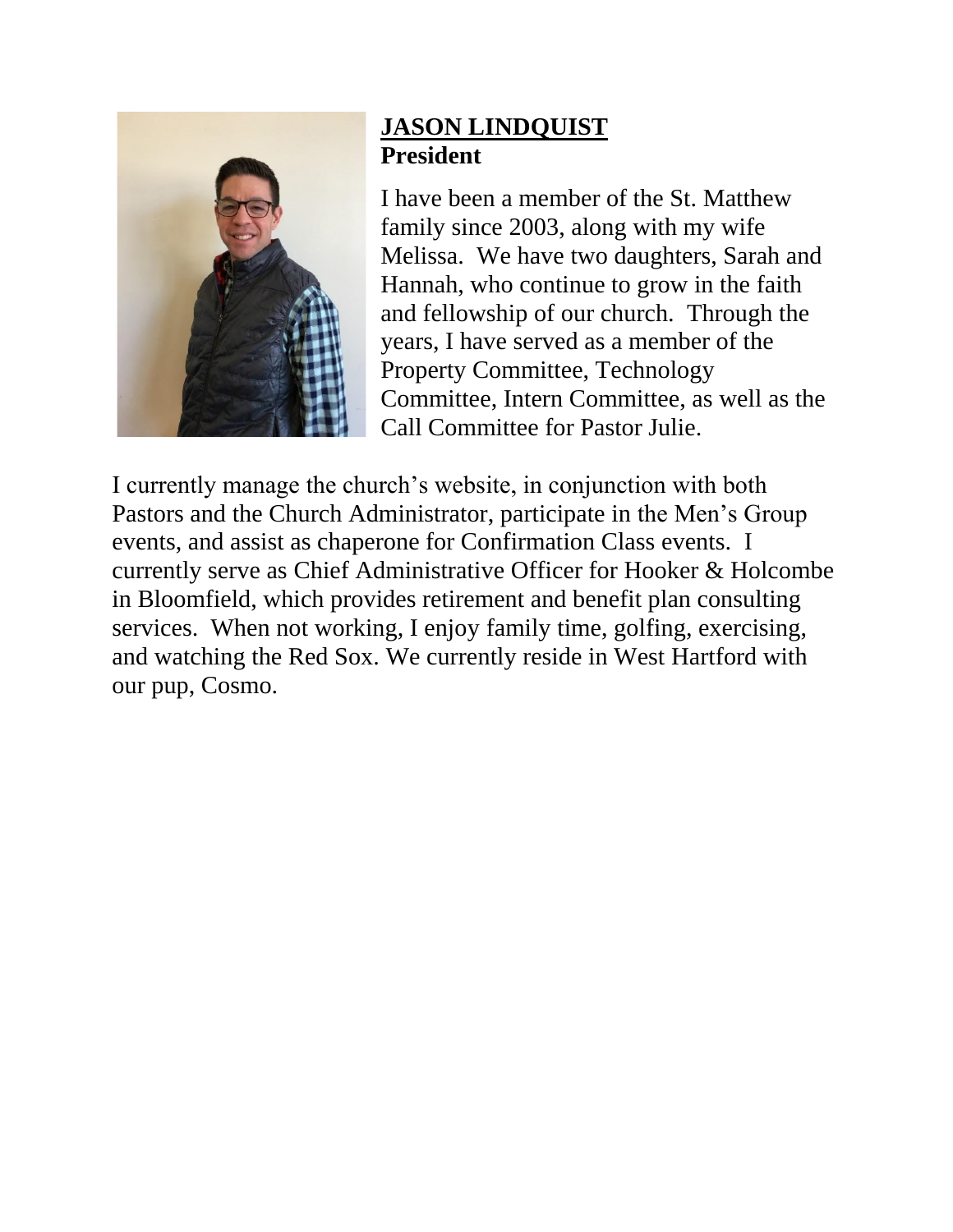

### **FRED FENN Vice President**

I am a retired special education teacher. I taught in both northern Vermont and New Hampshire before returning to my native Barkhamsted, CT. Here in Connecticut, I taught at Northwestern Regional #7 High School, and then provided independent tutorial services for learning disabled students at The Master's School. I enjoy playing bassoon and bass recorder.

I am married to my wife, Anne, and we live in Barkhamsted. We have been members of SMLC for about 15 years. We have two married sons and six grandchildren. I am excited about being a part of the Practical Training for Healing Prayer Ministry here at St. Matthew. Other interests include music and volunteering at the Barkhamsted Historical Society in their collections department. I have served on the Worship and Music Committee for most of my time here at SMLC. My faith journey involves being a part of the healing prayer ministry.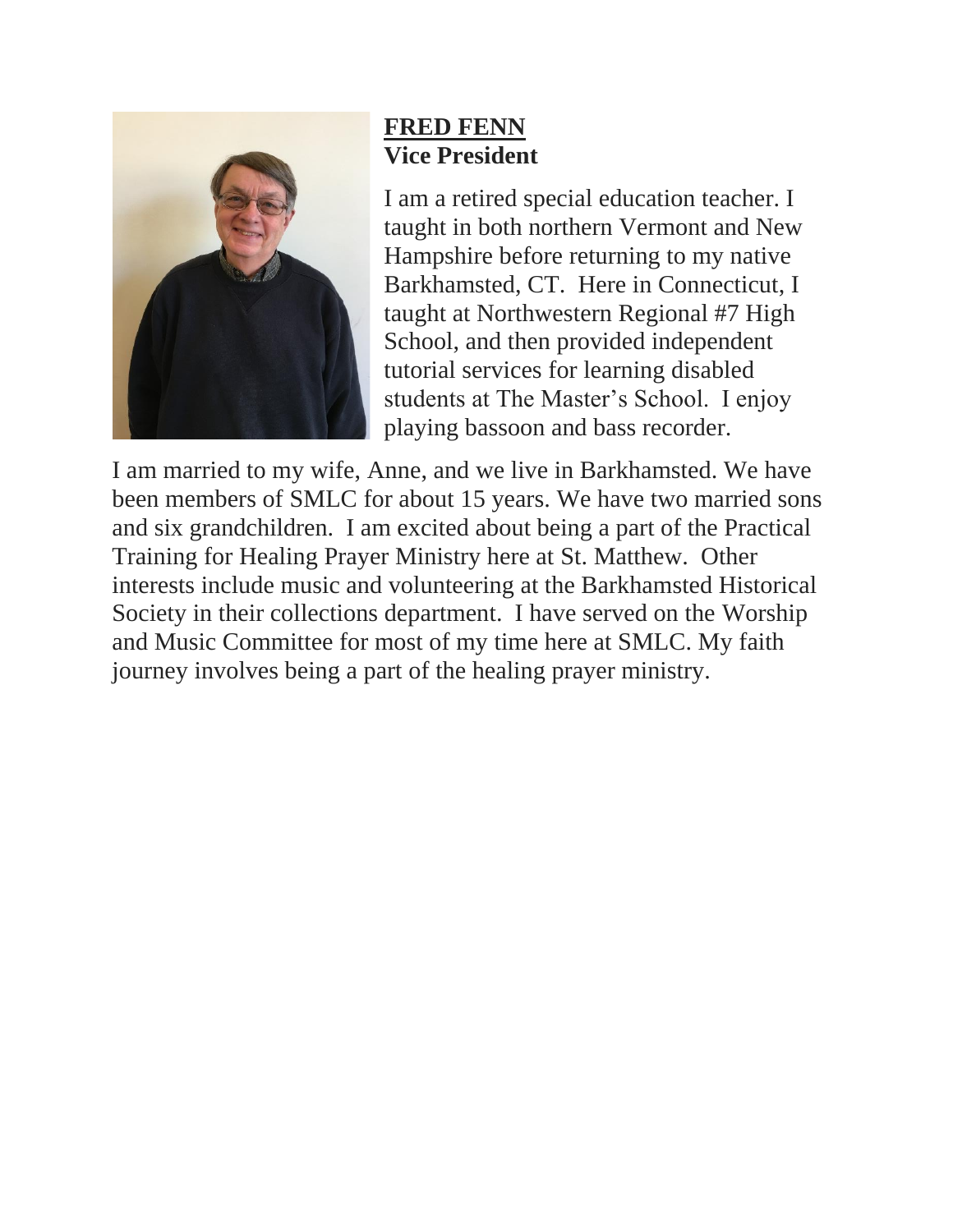

# **LANELLE GALLO Secretary**

I am very excited to find have found a home at St. Matthew Church. I grew up as a Catholic but was fortunate to find a Lutheran Church through my former husband. At Emmanuel Lutheran Church in Hartford, I fell in love with the theology "through grace by faith". It was also there that she learned about Camp Calumet! What a great find that was! When I got divorced, I spent many summers working

with the Family staff program. It was a very healing time for me to be surrounded with intergenerational family of Christians in such a beautiful setting (both inside and out). One of the best parts of working at Calumet was meeting the various Pastors of Lutheran Churches across New England. I worked with the Pastor of the week during Bible study and also infused their messages into my daily yoga classes. It is also where I became friends with Pastor Julie.

There are many religions, and nothing is perfect, but I value the openness of our Lutheran Theology. Learning about centering prayer and healing services at St. Matthew are just added benefits to which I continue to grow and learn. As any practice, I try to take my growing faith and apply it to the challenges I see at work and in the world. I am a speech language pathologist in the Farmington School district. This is also where I live too! I have four beautiful sons (and admit my bias). Two sons are off on their own, one is in college and the youngest is a high school senior.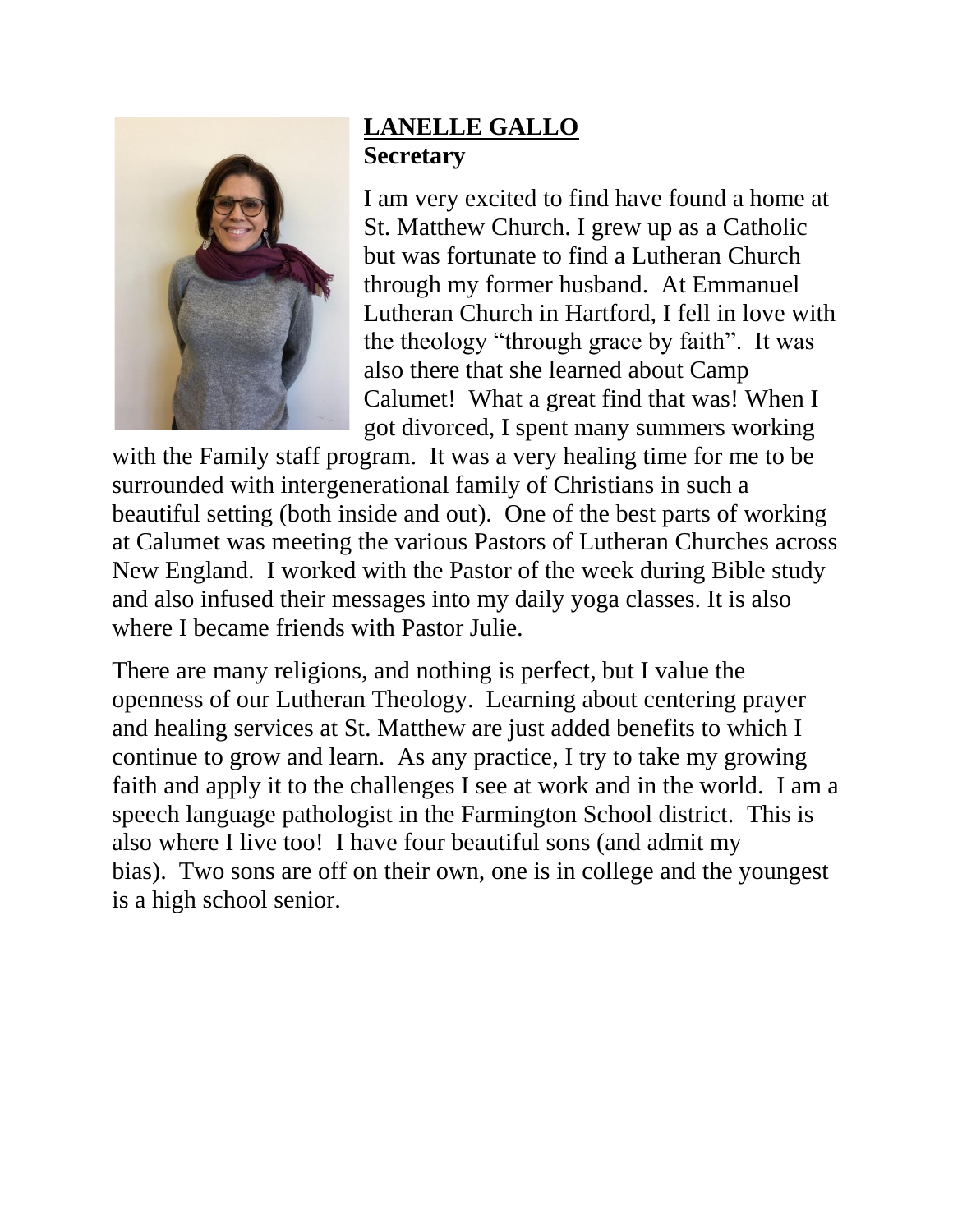

## **DEBBIE STEINBERG Assistant Treasurer**

I have been a member of St. Matthew since 1998, when my five children and my brother's family came over from Our Savior's Lutheran in Newington, where my family had been members for generations. I am married to Jeff and live in Farmington.

I am an accountant, but I have had mostly volunteer and very part-time jobs in order to

be with my kids. I love to read, ski, camp, hike, sew, and spend time with my family, which includes an almost 7-year-old granddaughter. I am currently on Council, Altar Guild, Stewardship, and Finance. Dawne Ware and I are Treasurer and Assistant Treasurer, respectively. I also help Deb Brodeur with Sunday morning coffee and coordinate the Evening Readers book club and the Spring Women's Retreat.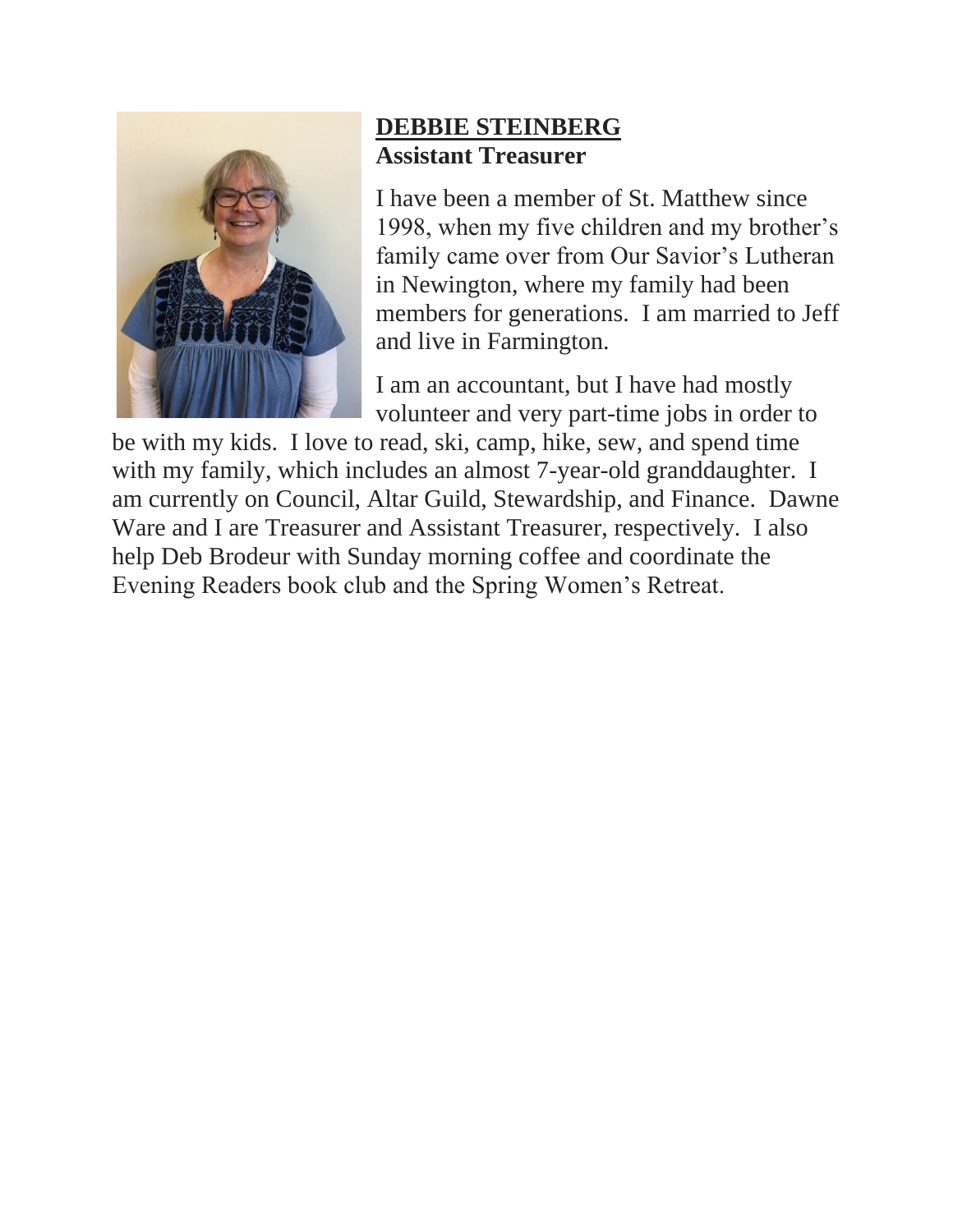

### **BETTE MCINTIRE**

I am a collaborative leader and retired from IBM after 28 years. My consulting experience has resulted in optimizing processes while building high performing, customer-focused IT operations. I have been a member of St. Matthew since 2004. My two daughters, Kristen and Rebecca, were confirmed at St. Matthew. I have previously served on the council, was involved in the Community Committee, and enjoyed making connections

with the broader community. I now serve as an Assistant Minister and enjoy the opportunity to serve as lector as often as possible. I am an active volunteer and have been an active Toastmaster since 2004. I am the Immediate Past District Director in a District of 3,000+ members and am currently responsible for mentoring and coaching the Trio, to achieve goals based on their strategic vision as well as their development needs. I obtained a Bachelor of Science in Business Management from St. Joseph College and graduated summa cum laude. I am both passionate and community minded with a give-back philosophy that keeps me involved in numerous volunteer activities. Those activities now have me serving as both a recreational therapist and Care Program Professional for the LiveWell Alliance, in Plantsville, on a per diem basis. I am also a licensed Tour Guide who conducts tours for both seniors and students in D.C., Boston, and NYC. My husband, Bruce, and I reside in Avon.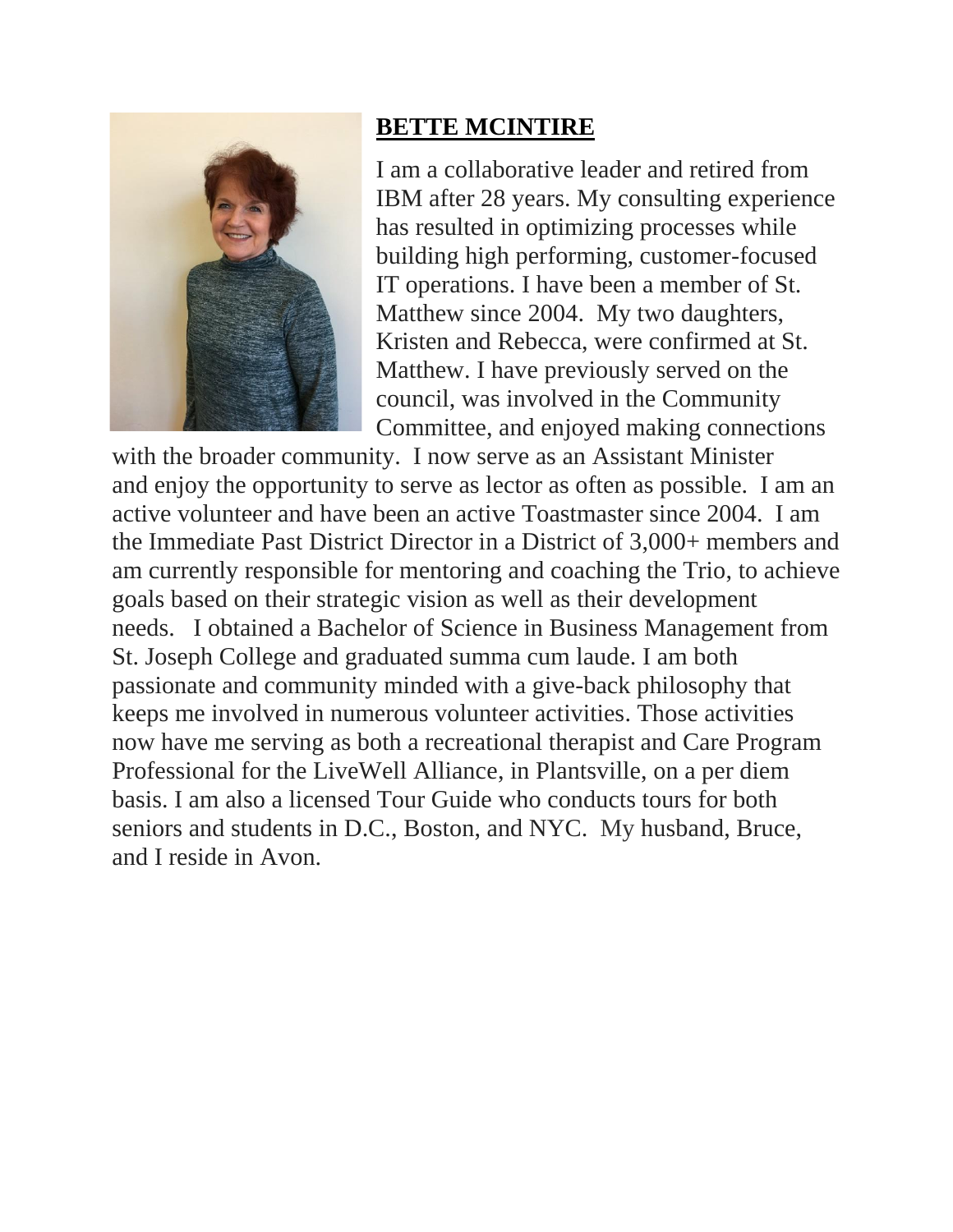

# **BILL PARCHEN**

I have been a member of St. Matthew since 2009. I have previously been a Council Member and currently serve on the Finance Committee.

I work in Human Resources in the insurance industry and reside in Canton my family, which includes my wife Amy, and children Miller, Maren, and Charlie.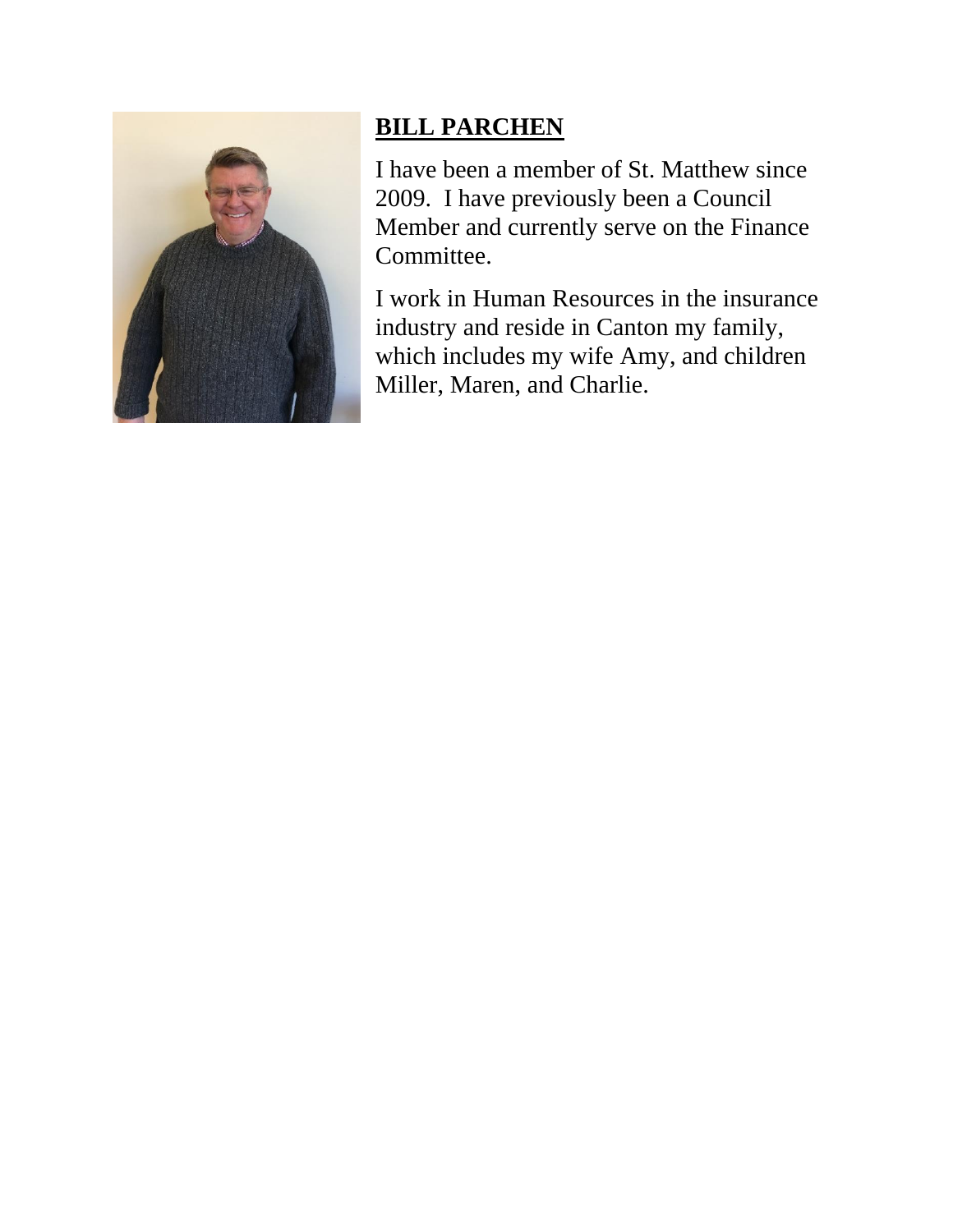

# **JACK PIETRICK**

Jack has been a member of St. Matthew for 45 years. He served as the co-chairperson of the 1987 Organ Committee which selected the Casavant Organ in our sanctuary. He also teamed with Krysia Robinson for many summers at our Vacation Bible School. Jack has been a member of the Church Council since 2018 and served as our Church Counsel President from 2019-2021.

Jack and his wife Robin have two daughters

who were baptized, confirmed, and married at St. Matthew. They have four grandsons and one granddaughter. Jack and his wife Robin enjoy spending time with their grandchildren in Avon and Virginia.

As a family, music has always been an important part of their lives. Jack spent 39 years in education. Nineteen were in the field of music education and the last twenty as an elementary principal. His educational background includes a B. Mus. Ed. from the Hartt School, a M.Ed. in Educational Administration & Supervision from the University of Hartford, and a Sixth Year Certificate and Ph.D. in Educational Leadership from the University of Connecticut.

Jack is currently a member of the Property Committee and the Reopening Task Force. He is the chairperson of the Mutual Ministry Committee and is a member of the Sanctuary Choir. Jack and Robin reside in Avon.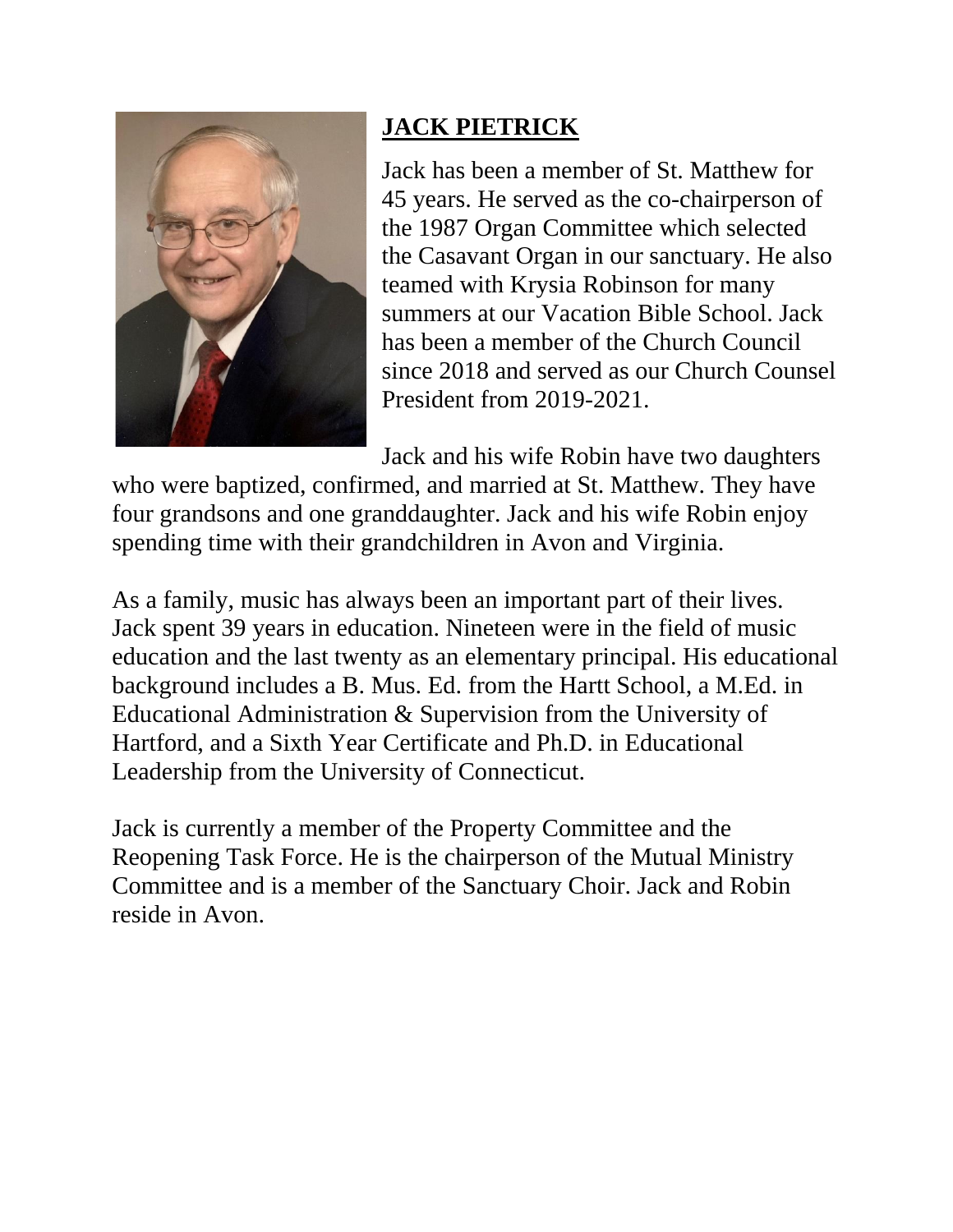

## **KEVIN REICHLER**

My wife, Linda, and son, Justin, joined St. Matthew in 2004 after Linda exited active duty from the ASAF. I grew up in Avon and had been Baptized and Confirmed at Bethany Lutheran in West Hartford. Linda and I were married and moved to Maine and attended Holy Trinity in Newington, NH. We both taught Sunday School for 6 years, and attended bean suppers every other week,

and church picnics. I was Property Chair and worked with the construction crew building the new Sanctuary. I was involved with Habitat for Humanity, locally, in Maine and New Hampshire, as well as three, single week-long builds in Homestead, FL following Hurricane Andrew. My Property chair lasted 5 years up to Linda's Commission and we moved to FL. We again were involved teaching Sunday School at Holy Trinity (south) in Fort Walton and I was nominated to Church Council and chaired Stewardship for 3 years. Our next move brought us back to CT and we attended St. Paul in Cornwall - we again were involved teaching SS and was briefly involved with Church Council as we moved to Avon after one year. After a 41-year career in Education, I retired two years ago this June. During our tenure here at St. Matthew, Linda and I taught two years of Sunday School, served as greeters, and regularly attended adult forum, tables of eight, chili cook-offs, church picnics, and Habitat for Humanity. As a family, we served at Grace Lutheran in Hartford and I have been an usher since 2004.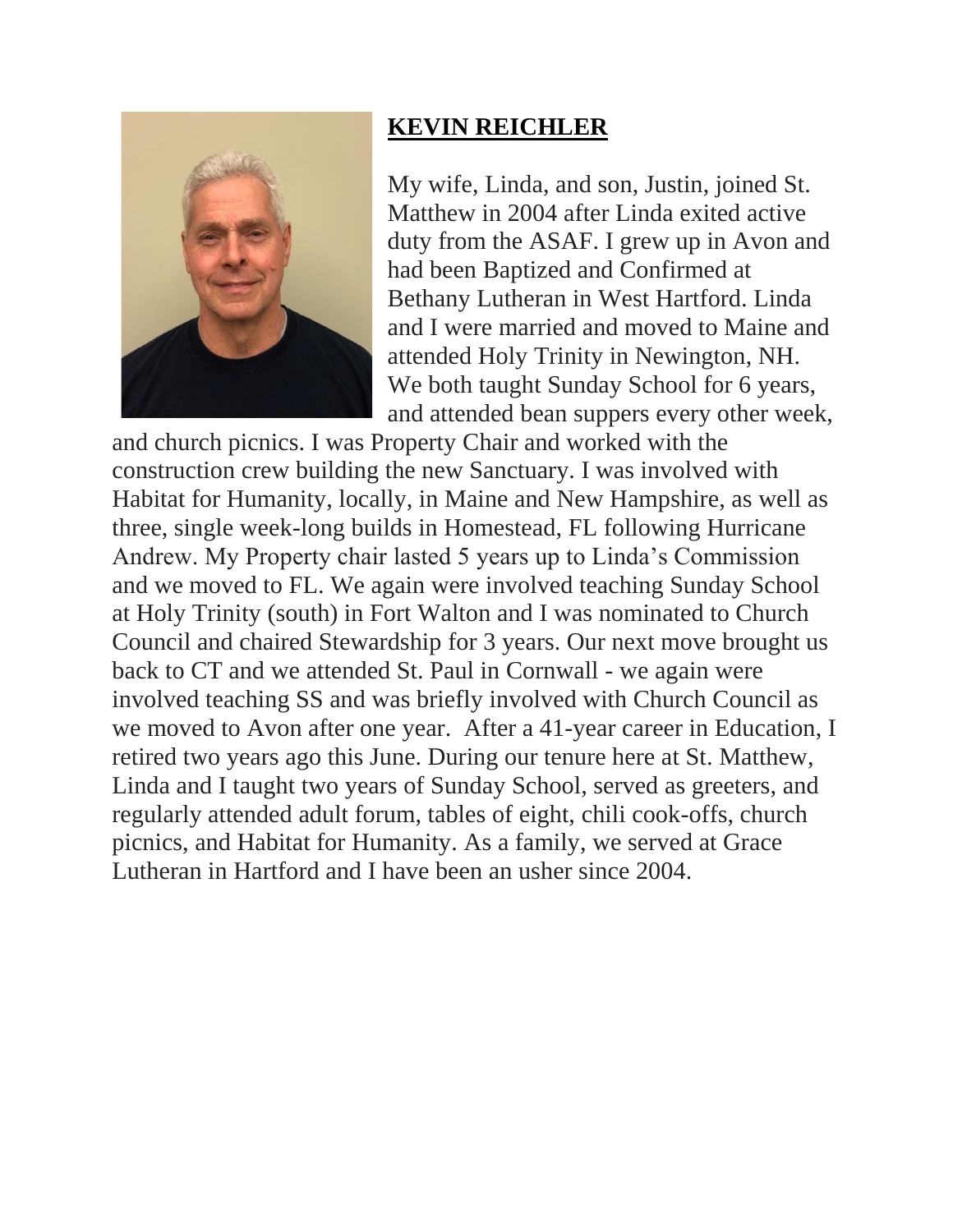

### **GEORGE REIDER**

I reside in Farmington with my wife, Carol. We were first members in 1975, upon moving to Connecticut with our four sons. We had several Aetna assignments out of CT between 1980 and their return in 1985.

I have served on council a number of times, including as vice president. I chaired the

Land Sale Committee, which allowed for the establishment of our Endowment Fund. Most recently, I have helped develop our growing relationship with Grace Lutheran in Hartford, including meals for their Friday night community dinners.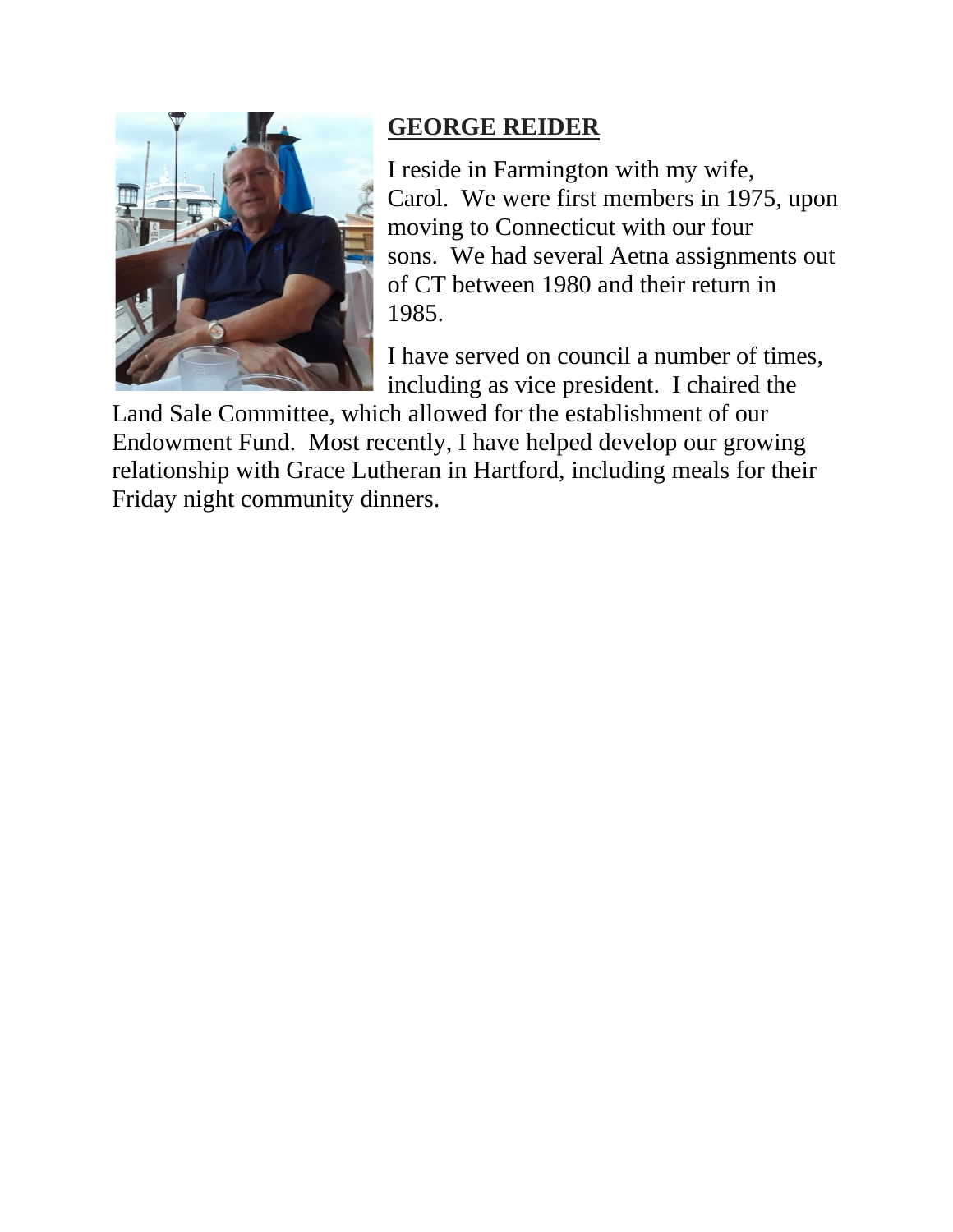

# **GEORGE SPOERING**

I have been a member of St Matthew for over 28 years from when my family and I moved from Long Island to Connecticut in 1992. My 2 adult children, Erik, and Karen, were confirmed at St. Matthew and are currently living in Indiana and South Carolina and my 3 grandchildren are living too far away. I served on the church council and on a number of committees since joining the church and was serving on the Evangelism committee, Usher,

and Counting team when the pandemic began.

I was working as an IT manager in NYC and then at Cigna with the move to Connecticut. I retired 2 years ago after 46 years and retired from the US Army Reserve after 38 years of service.

Lisa and I resided in Granby where I am still living now, and I enjoy a variety to outdoor activities including bicycling, hiking, golf, kayaking, and skiing. All great social distancing activities these days.

I welcome the opportunity to continue to serve on council and in the ministries of at St Matthew as we move forward on our journey of faith and outreach.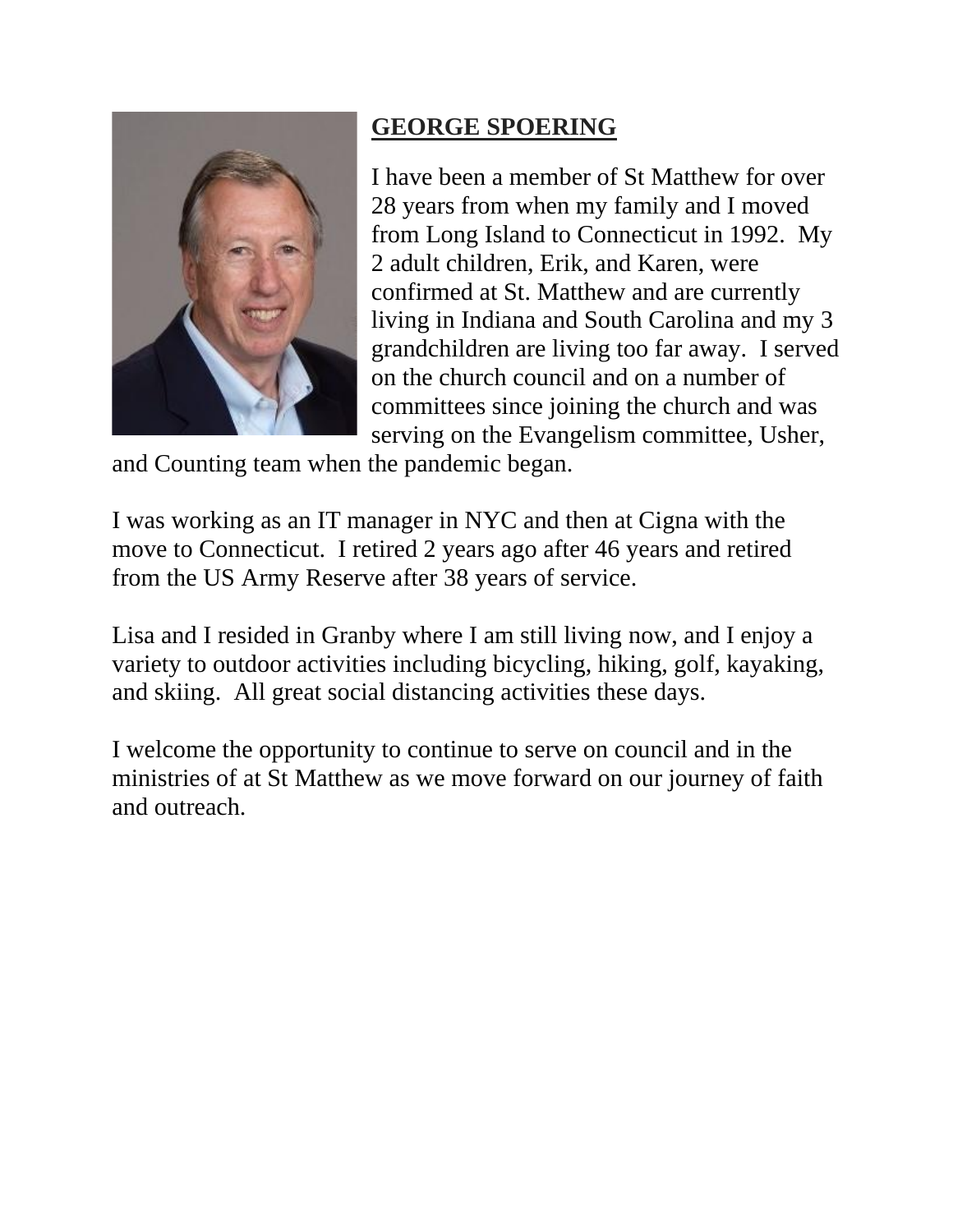

## **DAN TUVE**

Dan Tuve and his wife, Jean, live in West Hartford. They joined the church in 1985 with their daughter, Tammi. Dan has served on council a number of times, including as vice-president. He served on an Intern Committee, was a member of the initial Endowment Committee, sings

in the choir, has served on the Outreach Committee, coordinates the Assisting Ministers, and chairs the Worship and Music Committee.